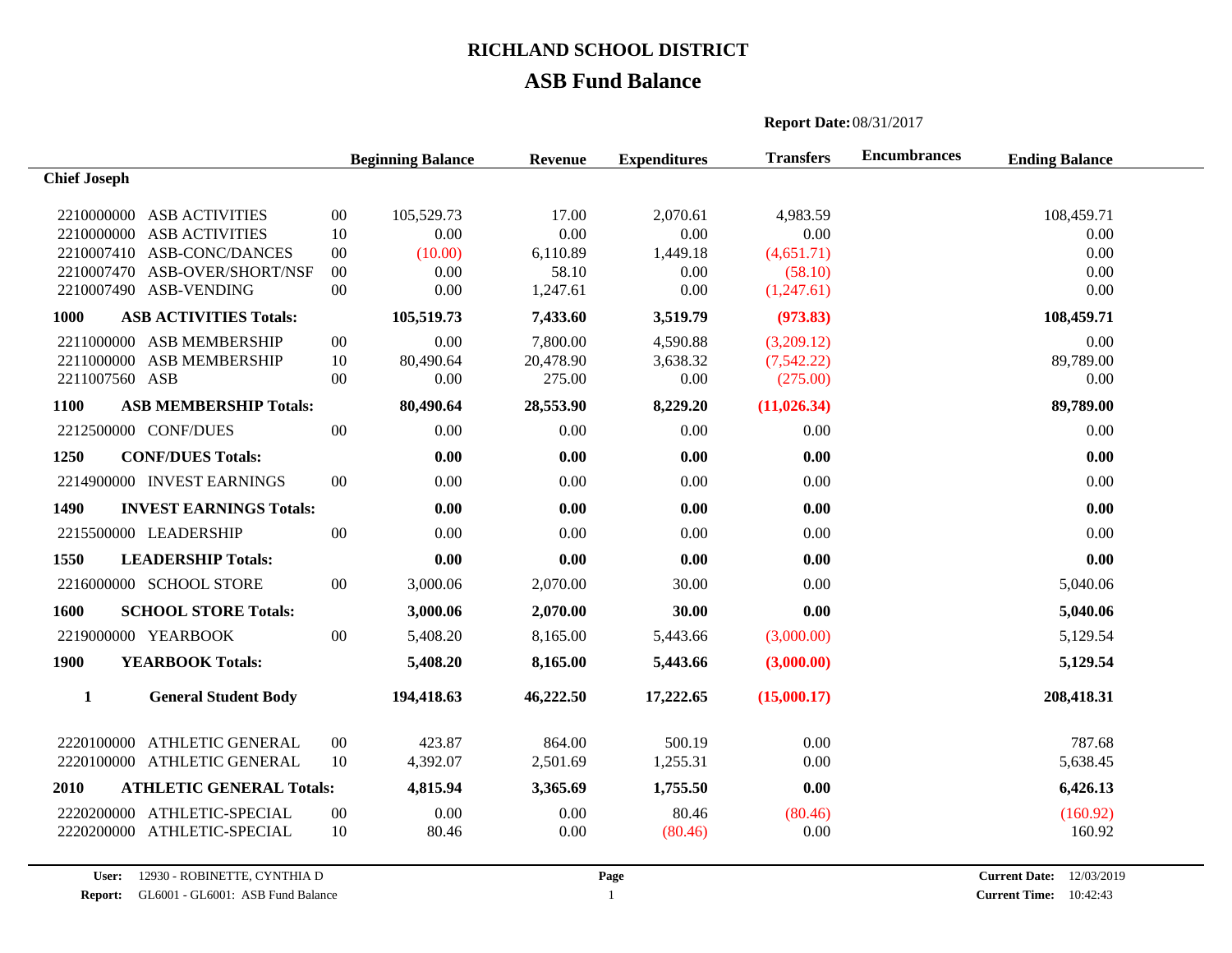## **ASB Fund Balance**

### **Report Date:**08/31/2017

|      |                                    |        | <b>Beginning Balance</b> | <b>Revenue</b> | <b>Expenditures</b> | <b>Transfers</b> | <b>Encumbrances</b><br><b>Ending Balance</b> |  |
|------|------------------------------------|--------|--------------------------|----------------|---------------------|------------------|----------------------------------------------|--|
| 2020 | <b>ATH-SPEC PROJECTS Totals:</b>   |        | 80.46                    | 0.00           | 0.00                | (80.46)          | 0.00                                         |  |
|      | 2221100000 BASEBALL                | $00\,$ | 0.00                     | 0.00           | 199.84              | 199.84           | 0.00                                         |  |
|      | 2221100000 BASEBALL                | 10     | 3,034.96                 | 3,380.00       | 3,154.10            | 0.00             | 3,260.86                                     |  |
| 2110 | <b>BASEBALL Totals:</b>            |        | 3,034.96                 | 3,380.00       | 3,353.94            | 199.84           | 3,260.86                                     |  |
|      | 2221501000 BASKET-BOYS             | $00\,$ | 0.00                     | 0.00           | 250.00              | 250.00           | 0.00                                         |  |
|      | 2221501000 BASKET-BOYS             | 10     | 220.00                   | 0.00           | 88.83               | 0.00             | 131.17                                       |  |
|      | 2221502000 BASKET-GIRLS            | $00\,$ | 0.00                     | 0.00           | 0.00                | 0.00             | 0.00                                         |  |
|      | 2221502000 BASKET-GIRLS            | 10     | 0.00                     | 0.00           | 0.00                | 0.00             | $0.00\,$                                     |  |
| 2150 | <b>BASKETBALL Totals:</b>          |        | 220.00                   | 0.00           | 338.83              | 250.00           | 131.17                                       |  |
|      | 2221900000 CROSS COUNTRY           | $00\,$ | 0.00                     | 0.00           | 38.01               | 38.01            | 0.00                                         |  |
|      | 2221900000 CROSS COUNTRY           | 10     | 143.06                   | 0.00           | 0.00                | 0.00             | 143.06                                       |  |
| 2190 | <b>CROSS COUNTRY Totals:</b>       |        | 143.06                   | 0.00           | 38.01               | 38.01            | 143.06                                       |  |
|      | 2222300000 DANCE TEAM              | $00\,$ | 0.00                     | (55.00)        | 0.00                | 75.00            | 20.00                                        |  |
|      | 2222300000 DANCE TEAM              | 10     | 134.07                   | 675.00         | 679.97              | 0.00             | 129.10                                       |  |
| 2230 | <b>DANCE TEAM Totals:</b>          |        | 134.07                   | 620.00         | 679.97              | 75.00            | 149.10                                       |  |
|      | 2222700000 FOOTBALL                | $00\,$ | 0.00                     | 0.00           | 260.42              | 250.00           | (10.42)                                      |  |
|      | 2222700000 FOOTBALL                | 10     | 1,317.20                 | 0.00           | 795.72              | 0.00             | 521.48                                       |  |
| 2270 | <b>FOOTBALL Totals:</b>            |        | 1,317.20                 | 0.00           | 1,056.14            | 250.00           | 511.06                                       |  |
|      | 2223100000 GAME COST               | $00\,$ | 0.00                     | 0.00           | 3,379.67            | 3,379.67         | 0.00                                         |  |
| 2310 | <b>GAME COST Totals:</b>           |        | 0.00                     | 0.00           | 3,379.67            | 3,379.67         | 0.00                                         |  |
|      | 2224700000 MEDICAL SUPPLIES        | $00\,$ | 0.00                     | 0.00           | 178.46              | 141.89           | (36.57)                                      |  |
| 2470 | <b>MEDICAL SUPPLIES Totals:</b>    |        | 0.00                     | 0.00           | 178.46              | 141.89           | (36.57)                                      |  |
|      | 2225100000 OFFICIALS               | $00\,$ | (11,000.00)              | 0.00           | 0.00                | 0.00             | (11,000.00)                                  |  |
| 2510 | <b>OFFICIALS Totals:</b>           |        | (11,000.00)              | 0.00           | 0.00                | 0.00             | (11,000.00)                                  |  |
|      | 2225500000 PARTICIPATION FEES      | $00\,$ | 35.00                    | 2,926.25       | 10.00               | (2,951.25)       | 0.00                                         |  |
| 2550 | <b>PARTICIPATION FEES Totals:</b>  |        | 35.00                    | 2,926.25       | 10.00               | (2,951.25)       | 0.00                                         |  |
|      | 2225900000 REPLACEMENTS            | $00\,$ | 75.00                    | 183.00         | 8,991.33            | 14,000.00        | 5,266.67                                     |  |
| 2590 | <b>REPLACEMENTS Totals:</b>        |        | 75.00                    | 183.00         | 8,991.33            | 14,000.00        | 5,266.67                                     |  |
|      | 2226101000 SOCCER-BOYS             | $00\,$ | 0.00                     | 0.00           | 0.00                | 0.00             | 0.00                                         |  |
|      | User: 12930 - ROBINETTE, CYNTHIA D |        |                          |                | Page                |                  | <b>Current Date:</b> 12/03/2019              |  |

**Report:** GL6001 - GL6001: ASB Fund Balance **Current Time:** 2

**Current Time:** 10:42:43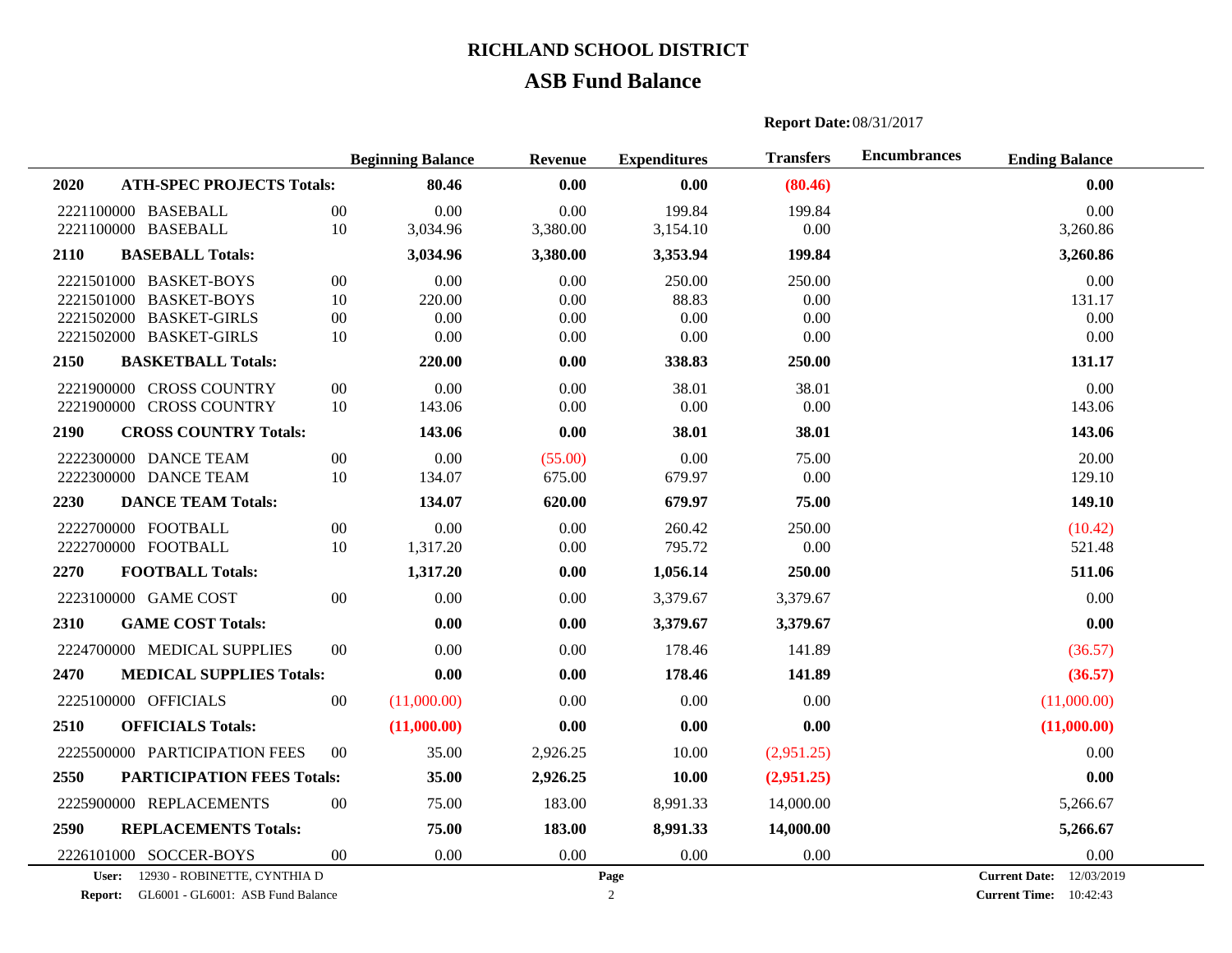## **ASB Fund Balance**

#### **Report Date:**08/31/2017

|                     |                              |        | <b>Beginning Balance</b> | <b>Revenue</b> | <b>Expenditures</b> | <b>Transfers</b> | <b>Encumbrances</b><br><b>Ending Balance</b> |          |
|---------------------|------------------------------|--------|--------------------------|----------------|---------------------|------------------|----------------------------------------------|----------|
|                     | 2226101000 SOCCER-BOYS       | 10     | 0.00                     | 0.00           | 0.00                | 0.00             |                                              | 0.00     |
|                     | 2226102000 SOCCER-Girls      | $00\,$ | 0.00                     | 0.00           | 0.00                | 0.00             |                                              | 0.00     |
|                     | 2226102000 SOCCER-Girls      | 10     | 0.00                     | 0.00           | 0.00                | 0.00             |                                              | 0.00     |
| 2610                | <b>SOCCER Totals:</b>        |        | 0.00                     | 0.00           | 0.00                | 0.00             |                                              | 0.00     |
|                     | 2226500000 SOFTBALL          | $00\,$ | 906.72                   | 0.00           | 360.55              | 360.55           | 906.72                                       |          |
|                     | 2226500000 SOFTBALL          | 10     | 0.00                     | 0.00           | 0.00                | 0.00             |                                              | 0.00     |
| 2650                | <b>SOFTBALL Totals:</b>      |        | 906.72                   | 0.00           | 360.55              | 360.55           | 906.72                                       |          |
| 2227900000 TRACK    |                              | $00\,$ | 0.00                     | 0.00           | 0.00                | 0.00             |                                              | 0.00     |
| 2227900000 TRACK    |                              | 10     | 235.40                   | 0.00           | 0.00                | 0.00             | 235.40                                       |          |
| 2790                | <b>TRACK Totals:</b>         |        | 235.40                   | 0.00           | 0.00                | 0.00             | 235.40                                       |          |
|                     | 2228500000 VOLLEYBALL        | $00\,$ | 0.00                     | 0.00           | 13.03               | 256.10           | 243.07                                       |          |
|                     | 2228500000 VOLLEYBALL        | 10     | 992.93                   | 0.00           | 161.98              | 0.00             | 830.95                                       |          |
| 2850                | <b>VOLLEYBALL Totals:</b>    |        | 992.93                   | 0.00           | 175.01              | 256.10           | 1,074.02                                     |          |
|                     | 2228900000 WRESTLING         | $00\,$ | 0.00                     | 0.00           | 0.00                | 0.00             |                                              | 0.00     |
|                     | 2228900000 WRESTLING         | 10     | (10.00)                  | $0.00\,$       | (10.00)             | 0.00             |                                              | $0.00\,$ |
| 2890                | <b>WRESTLING Totals:</b>     |        | (10.00)                  | 0.00           | (10.00)             | 0.00             |                                              | 0.00     |
| $\boldsymbol{2}$    | <b>Athletics</b>             |        | 980.74                   | 10,474.94      | 20,307.41           | 15,919.35        | 7,067.62                                     |          |
|                     | 2240800000 BUILDER CLUBS     | $00\,$ | 719.73                   | 0.00           | 0.00                | 0.00             | 719.73                                       |          |
| 4080                | <b>BUILDERS CLUB Totals:</b> |        | 719.73                   | 0.00           | 0.00                | 0.00             | 719.73                                       |          |
|                     | 2241080000 CHESS CLUB        | $00\,$ | 0.00                     | 0.00           | 0.00                | 0.00             |                                              | 0.00     |
| 4108                | <b>CHESS CLUB Totals:</b>    |        | 0.00                     | 0.00           | 0.00                | 0.00             |                                              | 0.00     |
|                     | 2242340000 DESTINATION       | $00\,$ | 0.00                     | 0.00           | 0.00                | 0.00             |                                              | 0.00     |
| 4234                | DESTINATION IMAGINATION      |        | 0.00                     | 0.00           | 0.00                | 0.00             |                                              | 0.00     |
|                     | 2242480000 DRAMA             | 00     | 4,742.15                 | 3,131.00       | 4,575.25            | 500.00           | 3,797.90                                     |          |
| 4248                | <b>DRAMA Totals:</b>         |        | 4,742.15                 | 3,131.00       | 4,575.25            | 500.00           | 3,797.90                                     |          |
| 2242720000 Equality |                              | $00\,$ | 0.00                     | 0.00           | 0.00                | 0.00             |                                              | 0.00     |
| 4272                | <b>Equality Totals:</b>      |        | 0.00                     | 0.00           | 0.00                | 0.00             |                                              | 0.00     |

**Page** 

**User:** 12930 - ROBINETTE, CYNTHIA D